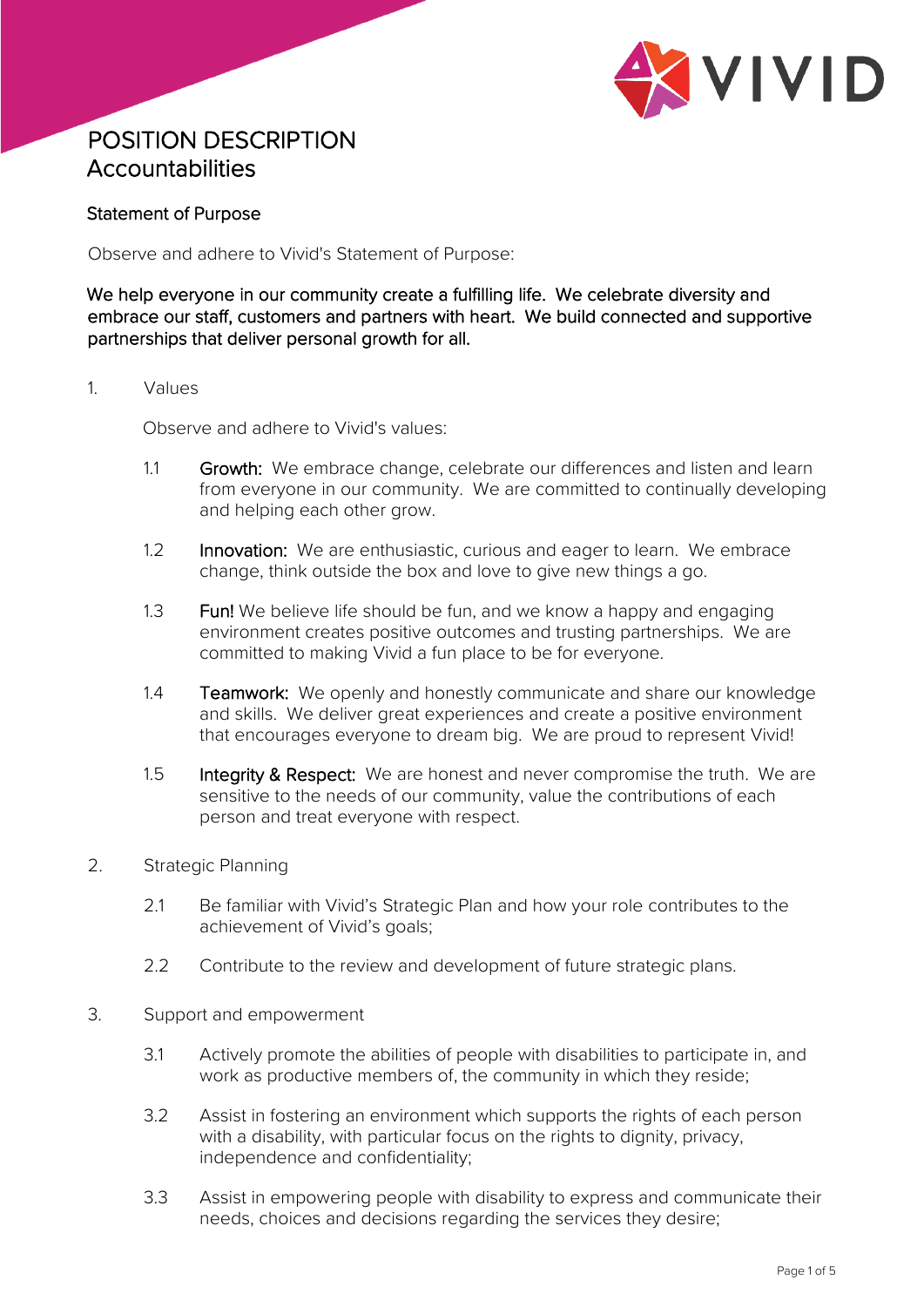- 3.4 Assist in ensuring that "meaningful employment" and "employer of choice" are attributes associated with Vivid Work Crew;
- 3.5 Contribute and enthusiastically support innovative ideas which provide improved services and outcomes for people with disabilities.

### 4. Customer Service and Quality Control

- 4.1 Respond quickly (including immediately referring it to your supervisor) to any feedback (positive or negative) from the people Vivid supports, their parents, carers, customers of Vivid, staff and others;
- 4.2 Understand and fulfil your role, along with all Vivid staff, as an ambassador and active marketer of Vivid and its services. Assist to ensure Vivid is seen as a provider and employer of choice, offering meaningful service and employment opportunities:
- 4.3 Actively encourage participation, by the people Vivid supports, their parents and carers, and others, in surveys which are conducted to collect information on, in particular, how to improve the services Vivid delivers to better meet the needs of those people;
- 4.4 Assist in the promotion of a culture of ongoing quality improvement in all of Vivid's activities.
- 5. Leadership
	- 5.1 You don't need to be a Manager to be a leader;
	- 5.2 Maintain personal performance and competence at a high standard;
	- 5.3 Actively assist in ensuring effective and clear communication between Vivid staff, Vivid departments, the people Vivid supports, their families and carers and the broader community;
	- 5.4 Promptly respond to direction from your supervisor and support your work colleagues to promote cooperative and motivated teams;
	- 5.5 Participate, and contribute to the discussion, in staff meetings, read the minutes and other documentation pertaining to those meetings;
	- 5.6 Proactively embrace change and ensure that staff, the people Vivid supports, their parents and carers all positively engage with change and challenges.

#### 6. Administration

- 6.1 Adequately and effectively respond to emergencies and incidents and ensure that appropriate follow up occurs (such as incident reporting, counselling, debriefing, review and amendment of procedures);
- 6.2 Demonstrate an active commitment to the development, implementation and monitoring of all organisational policies and procedures;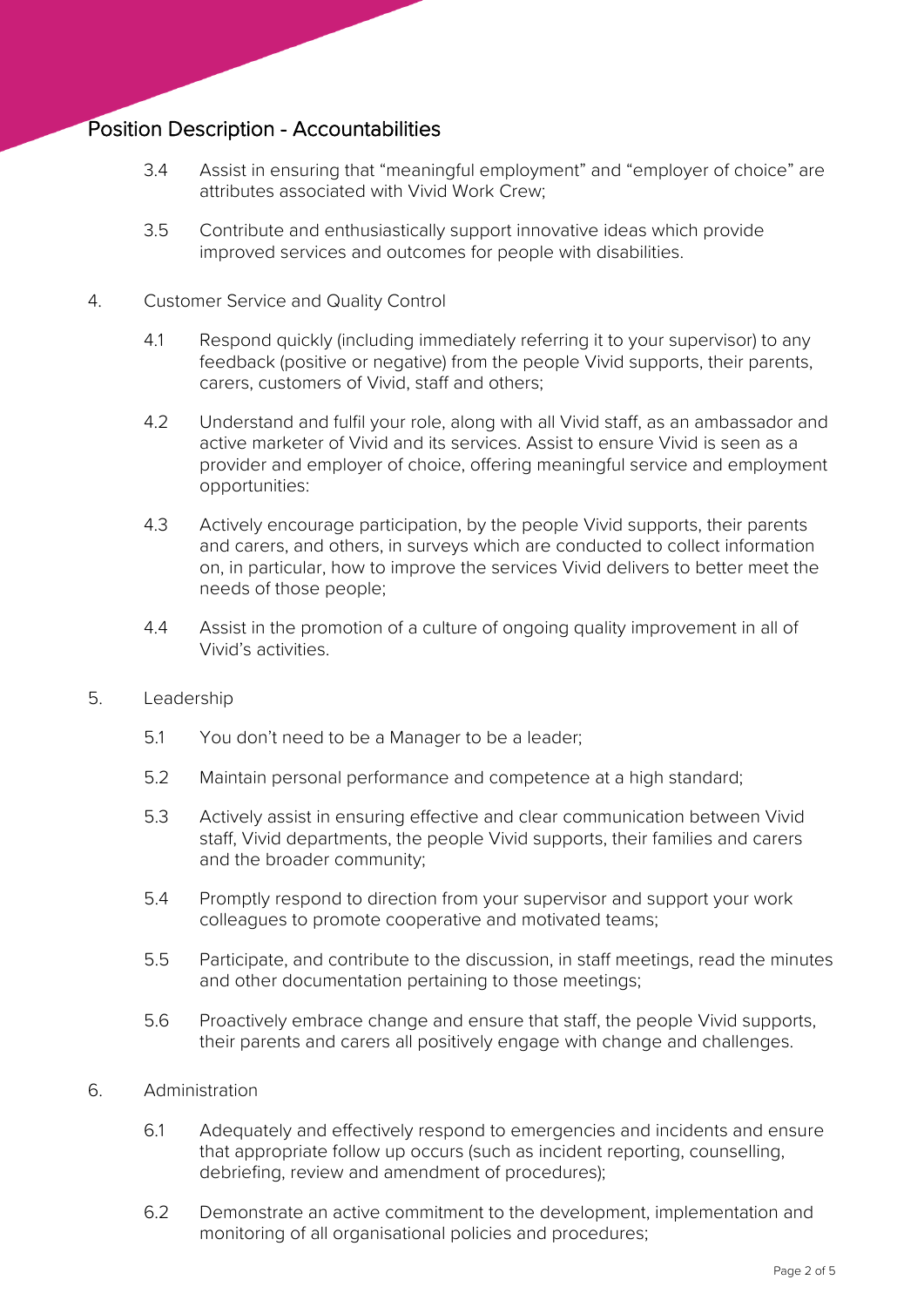- 6.3 Actively facilitate and maintain good communication and relationships with all Vivid staff and departments;
- 6.4 Participate in quality activities, policy reviews and all processes required to maintain Vivid's quality certifications;
- 6.5 Review (and, where required, respond to in a timely fashion) all emails each and every shift you are rostered on for work;
- 6.6 Ensure that the recording of hours of work and leave is accurate and consistent with rosters;
- 6.7 Other duties as directed by your supervisor or CEO.

### 7. Training & Education

- 7.1 Be a lifelong learner, engage in building your professional skills to improve, amongst other things, your personal job satisfaction and outcomes for the people Vivid supports;
- 7.2 Assist in encouraging and instilling a culture of lifelong learning in Vivid staff and challenge people we support to try different activities and/or added responsibilities;
- 7.3 Assist in the promotion, development and championing of innovative and creative training and education ideas for Vivid staff and the people Vivid supports;
- 7.4 Participate in training as directed by your supervisor.

#### 8. Compliance

- 8.1 Assist with ensuring compliance with Commonwealth and State Disability Standards;
- 8.2 Assist with ensuring compliance with all Commonwealth, State and subordinate legislation affecting Vivid staff and the people Vivid supports (including, but not limited to, the National Disability Insurance Scheme Act 2013);
- 8.3 Assist with ensuring compliance with all non-legislative requirements (such as Codes of Conduct) affecting Vivid staff and the people Vivid supports;
- 8.4 Comply with Vivid's Code of Conduct, policies and procedures;
- 8.5 Actively participate in complying with, and the continuous improvement of, Vivid's Quality Management System.

### 9. Technology

9.1 Keep abreast of developments in workplace technology, equipment and systems;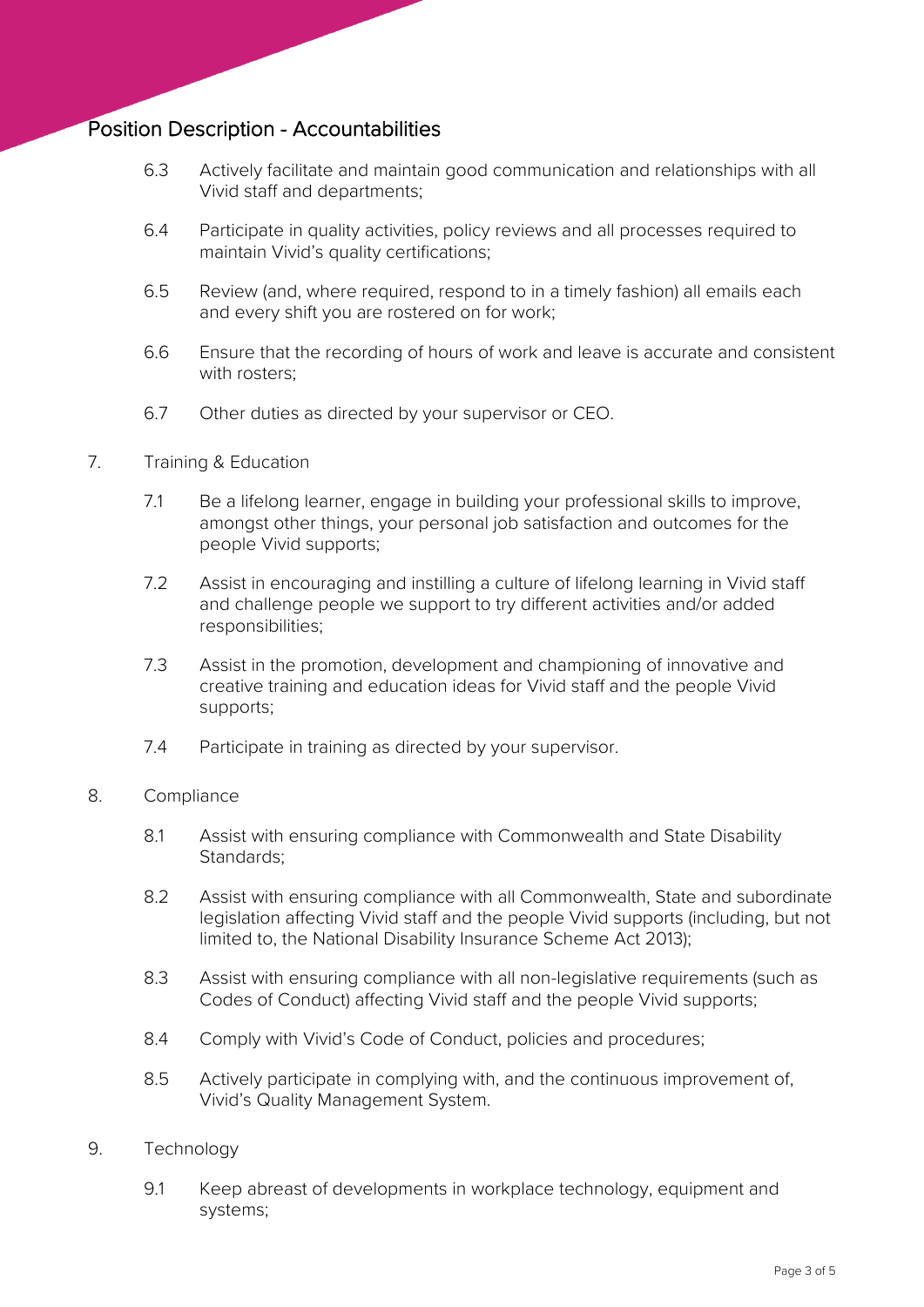9.2 Maintain, acquire and develop IT skills and knowledge relevant to your role.

### 10. Occupational Health & Safety (OH&S)

All Vivid staff are responsible for the following safe work procedures and instructions:

- 10.1 Complying (and, where reasonably practicable, ensuring compliance of other staff, clients and employees) with OH&S Policies;
- 10.2 Adopting work practices that support OH&S objectives;
- 10.3 Taking reasonable care of themselves and others who may be affected by their actions and not wilfully placing at risk the health or safety of any person in the workplace;
- 10.4 Seeking guidance for all new or modified work procedures to ensure that any hazardous conditions, near misses and injuries are reported immediately to a supervisor;
- 10.5 Participating in meetings, training and other health and safety activities;
- 10.6 Ensuring all Vivid sites, equipment and vehicles are maintained to an acceptable standard and kept secure at all times;
- 10.7 Not wilfully or recklessly interfering with or misusing anything provided in the interest of environmental health and safety or welfare;
- 10.8 Wearing personal protective equipment as provided; and
- 10.9 Cooperating with Vivid in relation to actions taken to comply with the Occupational Health and Safety Act 2004.
- 11. Service Delivery
	- 11.1 Working with others to promote a positive environment and ensure all people are as engaged and involved as possible;
	- 11.2 Discuss with your supervisor any issues or problems that arise in relation to the support required for each person. This may include issues related to behaviour, work performance, illness, increased support needs, or everyday life;
	- 11.3 Ensure that people's records and correspondence are current in SupportAbility and that the principles of privacy and confidentiality are maintained;
	- 11.4 Assist, as required, with assessments to determine people's needs in regard to support, therapy, and training;
	- 11.5 Assist with and participate, as required, in the development, implementation, monitoring, and review of people's plans;